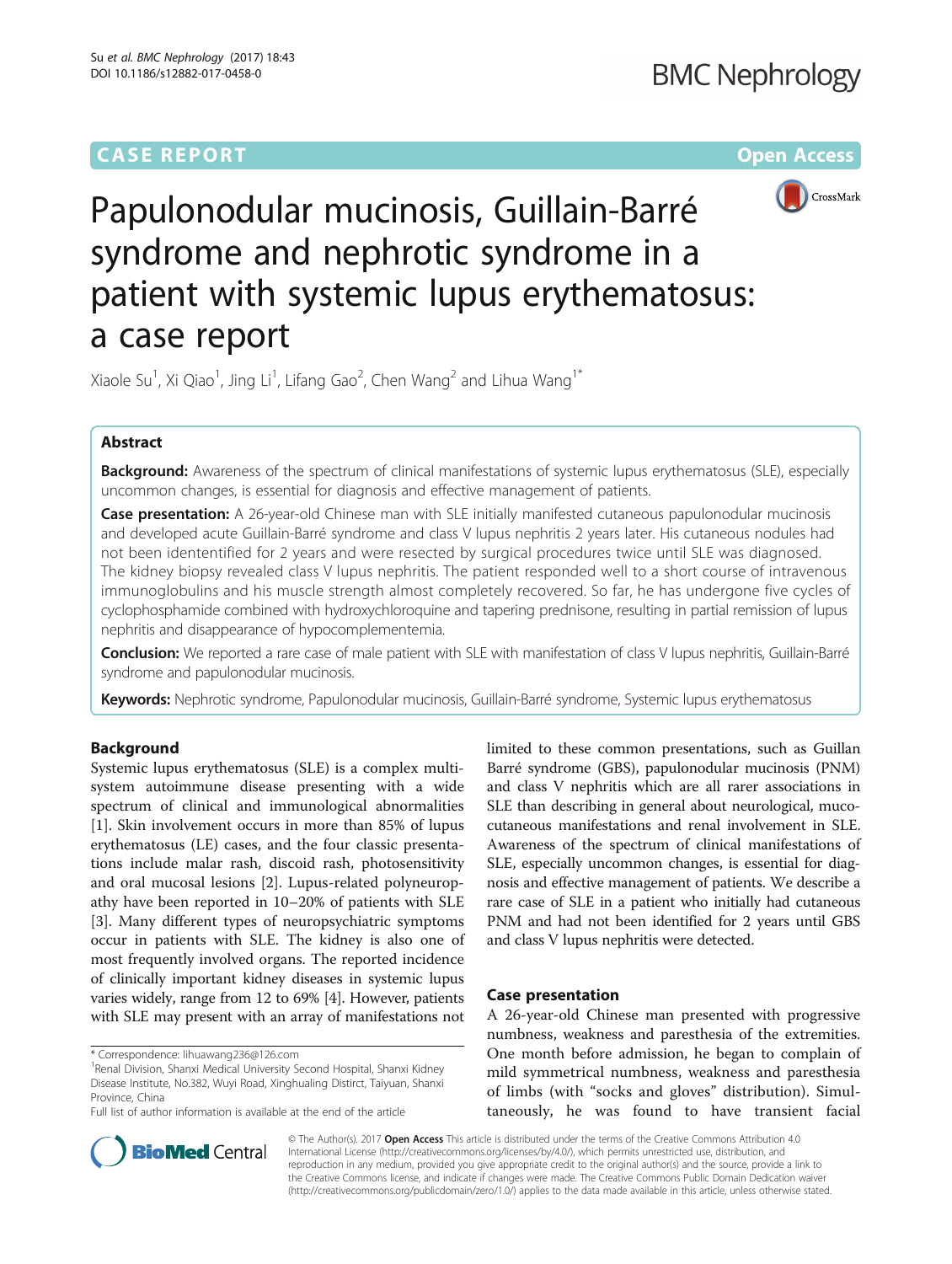erythema after exposed to ultraviolet light, which disappeared spontaneously without treatment. One week before admission, his numbness and weakness in lower extremities progressed to limit his ambulation. His medical past history was notable for isolated nodular masses twice without pain in the cheeks below the left and right earlobe in 2013 and 2014, which were  $4 \times 5$  cm (left) in 2013 and  $3 \times 3$  cm (right) in 2014. They were both resected with a pathological diagnosis of "nodular fasciitis" in his local hospital. He also complained of moderate fatigue and alopecia for 2 years. There was no family history of other connective diseases. The physical examination showed that there was motor weakness with a power of 2 of 5 in lower extremities and 3 of 5 in upper extremities. The sensory examination was normal. Deep tendon reflexes were decreased and plantar reflexes were flexor. The rest of the examination was unremarkable.

Laboratory assessment indicated a erythrocyte sedimentation rate (ESR) of 79 mm/h. Urinalysis showed protein in 3+, urinary sediment 0 to 2 red cells per 10\*40 field and no granular casts. Urine protein excretion was 7.00 g/24 h and serum albumin was 1.8 g/dL. The results of the blood cell count and hepatic function tests were normal. The levels of serum creatinine, and urea nitrogen were normal, respectively, 68 μmol/L (range 57–97 μmol/L) and 3.8 mmol/L (2.6–7.5 mmol/L). Immunological screening revealed an antinuclear antibody titer of 1:320, a speckled pattern and a double-stranded DNA antibody titer of 1:20 positive. The rest of the autoantibody profiles, including anti-smith, anti-ribonucleoprotein and antineutrophil cytoplasmic antibodies, were negative. Serum C3 and C4 complement factors were low, respectively, 0.43 g/L (range 0.65–1.65 g/L) and 0.07 g/L (range 0.16–0.6 g/L). The cerebrospinal fluid examination showed an increased protein concentration of 1.09 g/L and immunoglobulin (Ig) G level of 0.28 g/L with a normal number of cells (white cell count was zero). Electromyography revealed a severe demyelinating polyneuropathy and a muscle biopsy revealed neurogenic muscle damage.

Kidney biopsy was performed and revealed diffuse thickening of the glomerular basement membrane with "spike" formation, mesangial hypercellularity and mesangial matrix expansion (Fig. 1). Immunofluorescence revealed 1 to 3+ global granular capillary wall and mesangial staining for IgG, IgA, IgM, C3, C1q, and fibrin-fibrinogen, which gave the characteristic "full house" immunofluorescence for lupus nephritis. The electron microscopic analyses showed numerous subepithelial and mesangial electron-dense deposits, as well as deposits within the glomerular basement membrane with extensive fusion of foot processes. The renal biopsy diagnosis was secondary membranous nephropathy and suspected lupus nephritis. Two biopsy specimens of nodular masses from the cheeks were rechecked by our institution and revealed similar features (Fig. [2](#page-2-0)); namely, diffuse mucinous material deposited in the dermis with a moderate lymphocytic and plasmacytic infiltrate in perivascular and periadnexal tissue. Immunohistochemistry revealed IgG deposition at the dermoepidermal junction. These findings were characteristic of cutaneous PNM.

The patient was diagnosed as having SLE with manifestation of class V lupus nephritis, GBS and PNM. He received intravenous immunoglobulin therapy at 0.4 g/kg/d for 5 days, then hydroxychloroquine 200 mg twice daily, and an initial 1 mg/kg daily dose of prednisone and 0.8 g cyclophosphamide once a month. At discharge, he had partial recovery of his muscle strength in lower limbs to  $3/5$  and upper limbs to  $4+/5$ . After five cycles of cyclophosphamide, his albumin level improved from 1.8 g/dl to 3.0 g/dl, urinary protein level fell from 7 g/ 24 h to 2.3 g/24 h, ESR was 17 mm/h and levels of C3, C4 increased to the normal range. He was able to walk unassisted and had full recovery of his muscle strength in all four limbs. Until now, he is still in follow-up treatment and has not developed muscle weakness, skin involvement or any other systemic manifestations of lupus.



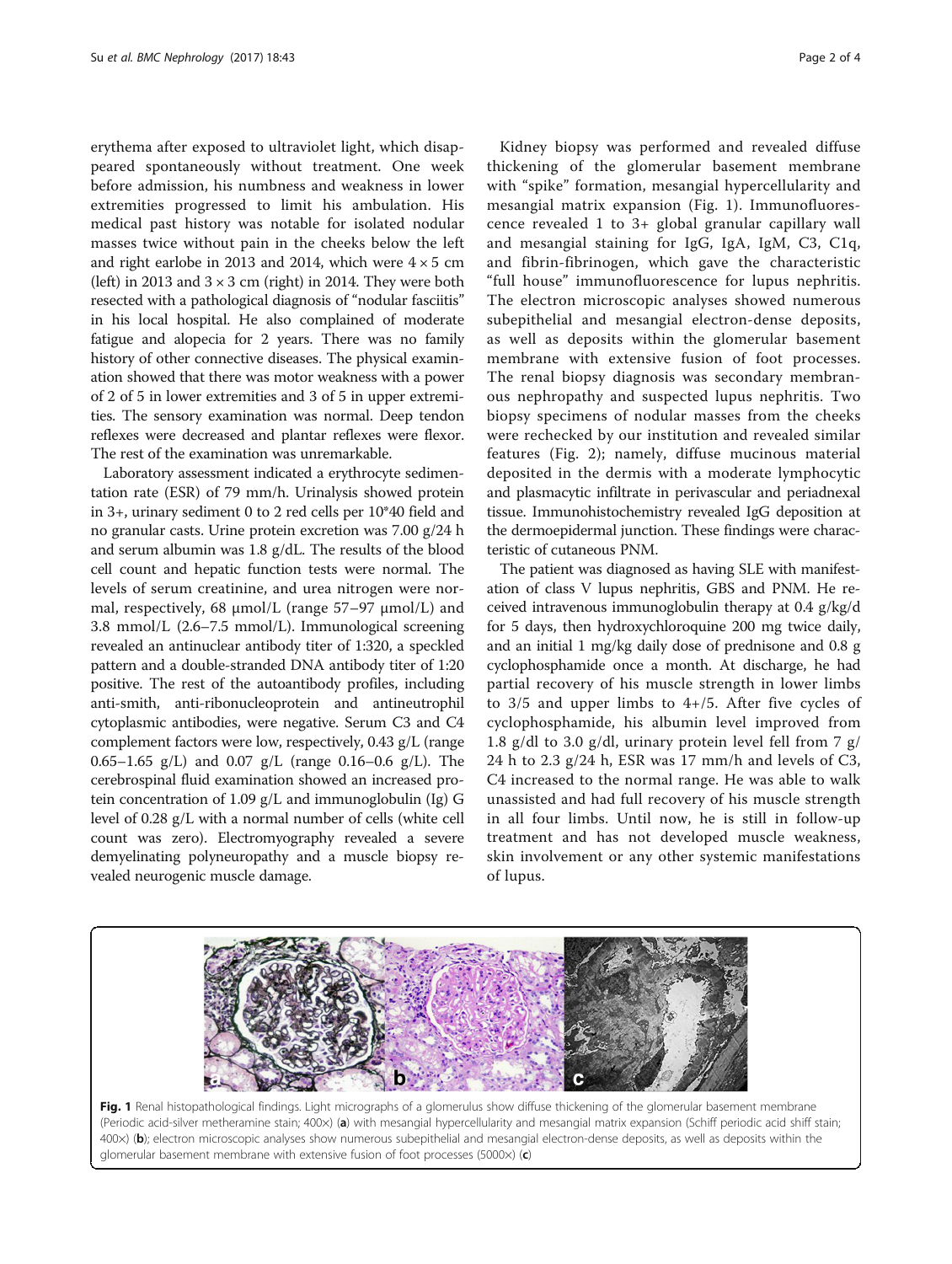<span id="page-2-0"></span>

# **Discussion**

We describe here a SLE patient with PNM, GBS and class V lupus nephritis. His skin nodules had not been identified for 2 years until SLE was diagnosed. A combined treatment with intravenous immunoglobulin, tapering prednisone, hydroxychloroquine, and cyclophosphamide successfully recovered his muscle strength and also induced the partial remission of lupus nephritis.

Cutaneous mucinosis is a group of disorders characterized by a prominent accumulation of mucin in the interstitial spaces of the dermis, which are classified as primary and secondary [[5\]](#page-3-0). Some of the secondary mucinosis are associated with SLE, and may even be its initial manifestation [\[5, 6\]](#page-3-0). PNM, also known as cutaneous lupus mucinosis, is an uncommon disorder that typically presents as asymptomatic skin-colored or pink-to-red nodules or/and papules varying in size on the upper parts including arms, head, neck, the back and the chest [[5\]](#page-3-0). There are rare reported cases of PNM occurring on the lower extremities [\[7\]](#page-3-0). According to the literature [\[8](#page-3-0)], the sex ratio of PNM is 11:13 (men:women). Considering the female preponderance of SLE, 1:9 (men:women), the male incidence of PNM is extremely high, and our patient is male.

In patients with PNM, histopathologic examination reveals abundant deposits of mucin located primarily in the papillary and mid-dermis, interspersed among collagen bundles. There may be a slight perivascular lymphocytic infiltrate in the papillary dermis. The epidermal changes in PNM are not the typical changes as seen in specific LE lesions. Typical linear or granular deposits of immunoglobulins (IgG and IgM) and C3 at the dermoepidermal junction can be seen and are sufficient to constitute a positive lupus band test [\[5, 9](#page-3-0)]. These deposits are very similar to those seen in our patient.

The clinical manifestations of this patient with neuropsychiatric symptoms (GBS), skin (PNM and malar rash) and renal involvement (class V lupus nephritis), and laboratory assessments with hypocomplementemia, positive antinuclear and double-stranded DNA antibody, satisfied 5 of 11 American College of Rheumatology (ACR) criteria, and 3 clinical and 3 immunologic criteria of the Systemic Lupus International Collaborating Clinics (SLICC) criteria; accordingly, the patient was diagnosed as having SLE. Nevertheless, he presented with PNM twice, one and two years before admission, which probably corresponded to the initial presenting signs of SLE. PNM may be in isolation or in combination with typical lesions of LE. In one series, 80% of LE patients with PNM had either joint or renal involvement [\[10\]](#page-3-0), which underlines high frequency of kidney involvement might occur in patients with SLE and having PNM. Our patient had class V lupus nephritis confirmed by biopsy, which is much rarer compared to Class III or IV nephritis in SLE.

Simultaneously, due to progressive symmetric numbness, weakness and hyporeflexia of limbs and albuminocytologic dissociation of cerebrospinal fluid, he was diagnosed as having GBS. To the best of our knowledge, this case is the first reported case of PNM to be associated with GBS and lupus nephritis. GBS is an acute, ascending, inflammatory, demyelinating polyneuropathy and constitutes part of the ACR neuropsychiatric LE case definition [\[11](#page-3-0)]. A retrospective series of 2097 patients with SLE in a 25-year study period showed only one patient to have GBS [[12\]](#page-3-0). By contrast, a study by Leneman has reported seven patients out of a series of 1100 with GBS who had SLE [[13\]](#page-3-0). GBS is therefore considered to be extraordinarily rare in SLE [[12\]](#page-3-0).

The response of PNM to treatment has been found to be variable. In some cases, PNM lesions may remit spontaneously. Treatments that are used for LE, including antimalarials, or topical or oral corticosteroids have also been used for PNM with variable results [[14](#page-3-0)]. Injection of lesions with hyaluronidase has also been reported to be